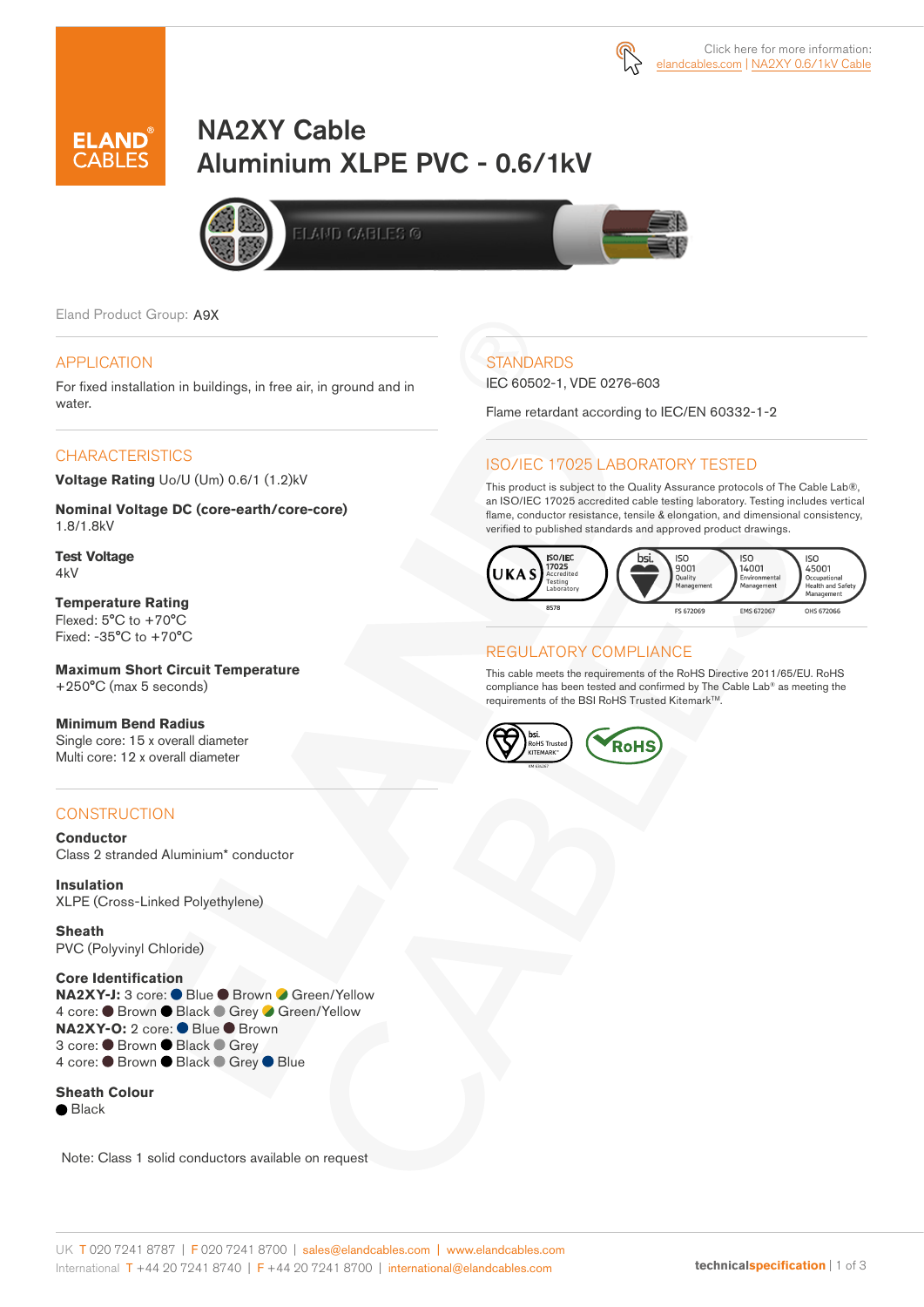

## DIMENSIONS

| ELAND PART NO. | NO. OF<br><b>CORES</b> | NOMINAL CROSS<br><b>SECTIONAL AREA</b><br>mm <sup>2</sup> |                          | <b>NOMINAL</b><br><b>THICKNESS</b><br>OF INSULATION | <b>NOMINAL</b><br><b>THICKNESS</b><br>OF SHEATH | NOMINAL OVERALL<br><b>DIAMETER</b><br>mm | <b>NOMINAL</b><br><b>WEIGHT</b><br>kg/km |
|----------------|------------------------|-----------------------------------------------------------|--------------------------|-----------------------------------------------------|-------------------------------------------------|------------------------------------------|------------------------------------------|
|                |                        | Phase Conducto                                            | Earth Conductor          | mm                                                  | mm                                              |                                          |                                          |
| A9X01KV1120    | $\mathbf{1}$           | 120                                                       |                          | 1.2                                                 | 1.8                                             | 17.7                                     | 465                                      |
| A9X01KV1150    | 1                      | 150                                                       | $\overline{\phantom{a}}$ | 1.4                                                 | 1.8                                             | 20.1                                     | 580                                      |
| A9X01KV1185    | $\mathbf{1}$           | 185                                                       |                          | 1.6                                                 | 1.8                                             | 22.1                                     | 715                                      |
| A9X01KV1240    | $\mathbf{1}$           | 240                                                       | $\sim$                   | 1.7                                                 | 1.8                                             | 25.0                                     | 905                                      |
| A9X01KV1300    | $\mathbf{1}$           | 300                                                       | $\overline{\phantom{a}}$ | 1.8                                                 | 1.8                                             | 27.5                                     | 1120                                     |
| A9X01KV1400    | $\mathbf{1}$           | 400                                                       |                          | $\mathbf{2}$                                        | 1.9                                             | 31.4                                     | 1440                                     |
| A9X01KV1500    | $\mathbf{1}$           | 500                                                       | $\overline{\phantom{a}}$ | 2.2                                                 | $\sqrt{2}$                                      | 34.6                                     | 1770                                     |
| A9X01KV1630    | $\mathbf{1}$           | 630                                                       | ٠                        | 2.4                                                 |                                                 | 37.0                                     | 2180                                     |
| A9X01KV3070    | 3                      | 70                                                        | 35                       | 1.1                                                 | 1.9                                             | 33.0                                     | 1450                                     |
| A9X01KV3095    | 3                      | 95                                                        | 50                       | 1.1                                                 | 2.1                                             | 37.3                                     | 1910                                     |
| A9X01KV3120    | 3                      | 120                                                       | 70                       | 1.2                                                 | 2.2                                             | 41.5                                     | 2410                                     |
| A9X01KV3150    | 3                      | 150                                                       | 70                       | 1.4                                                 | 2.3                                             | 49.0                                     | 3535                                     |
| A9X01KV3185    | 3                      | 185                                                       | 95                       | 1.6                                                 | 2.5                                             | 51.0                                     | 3810                                     |
| A9X01KV3240    | 3                      | 240                                                       | 120                      | 1.7                                                 | 2.7                                             | 58.0                                     | 4880                                     |
| A9X01KV3300    | 3                      | 300                                                       | 150                      | 1.8                                                 | 2.8                                             | 64.2                                     | 5610                                     |
| A9X01KV4016    | $\overline{4}$         | 16                                                        | 16                       | 0.9                                                 | 1.8                                             | 22.4                                     | 675                                      |
| A9X01KV4025    | $\overline{4}$         | 25                                                        | 16                       | 0.9                                                 | 1.8                                             | 26.0                                     | 910                                      |
| A9X01KV4035    | 4                      | 35                                                        | 16                       | 0.9                                                 | 1.8                                             | 28.7                                     | 1120                                     |
| A9X01KV4050    | $\overline{4}$         | 50                                                        | 25                       | $\mathbf{1}$                                        | 1.8                                             | 33.0                                     | 1475                                     |
| A9X01KV4070    | 4                      | 70                                                        | 35                       | 1.1                                                 | 1.9                                             | 38.0                                     | 1985                                     |
| A9X01KV4095    | $\overline{4}$         | 95                                                        | 50                       | 1.1                                                 | 2.1                                             | 23.0                                     | 2580                                     |
| A9X01KV4120    | 4                      | 120                                                       | 70                       | 1.2                                                 | 2.2                                             | 47.2                                     | 3175                                     |
| A9X01KV4150    | $\overline{4}$         | 150                                                       | 70                       | 1.4                                                 | 2.3                                             | 54.2                                     | 4035                                     |
| A9X01KV4185    | $\overline{4}$         | 185                                                       | 95                       | 1.6                                                 | 2.5                                             | 59.4                                     | 4945                                     |
| A9X01KV4240    | $\overline{4}$         | 240                                                       | 120                      | 1.7                                                 | 2.7                                             | 68.1                                     | 6425                                     |
| A9X01KV4300    | $\overline{4}$         | 300                                                       | 150                      | 1.8                                                 | 2.8                                             | 75.1                                     | 7910                                     |

## **CONDUCTORS**

| NOMINAL CROSS SECTIONAL AREA<br>mm <sup>2</sup><br>Phase Conductor | MAXIMUM DC RESISTANCE<br>OF CONDUCTOR AT 20°C<br>ohms/km |  |  |  |
|--------------------------------------------------------------------|----------------------------------------------------------|--|--|--|
| 16                                                                 | 1.91                                                     |  |  |  |
| 25                                                                 | 1.2                                                      |  |  |  |
| 35                                                                 | 0.868                                                    |  |  |  |
| 50                                                                 | $\overline{\phantom{a}}$<br>0.641                        |  |  |  |
| 70                                                                 | 0.443                                                    |  |  |  |
| 95                                                                 | 0.32                                                     |  |  |  |
| 120                                                                | 0.253                                                    |  |  |  |
| 150                                                                | 0.206                                                    |  |  |  |
| 185                                                                | 0.164                                                    |  |  |  |
| 240                                                                | 0.125                                                    |  |  |  |
| 300                                                                | 0.1                                                      |  |  |  |
| 400                                                                | 0.0778                                                   |  |  |  |
| 500                                                                | 0.0605                                                   |  |  |  |
| 630                                                                | 0.0469                                                   |  |  |  |